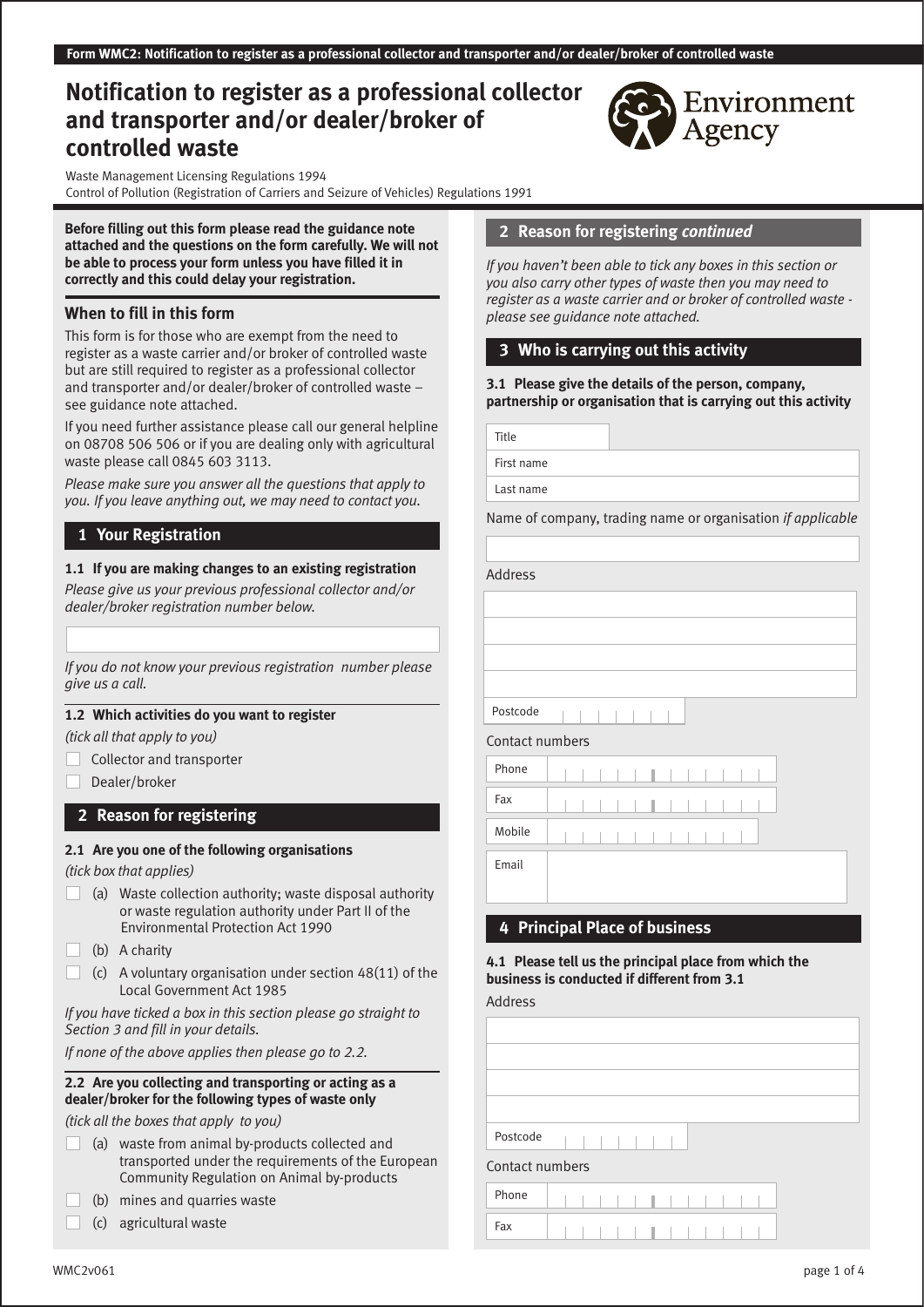#### **4 Principal Place of business** *continued*

**4.2 If you have any other premises where this business is carried on you must enter the details in Appendix 1 on the back of the form. These should be your own premises, not your customers'.**

#### **5 Other Contact Details**

**5.1 Please give the contact details of a person we can phone or write to about this registration** *if different* **to 3.1. This can be an agent or consultant.**

Title

First name

Last name

Acting as (agent/Consultant etc)

Trading/business name *if any*

Address

| Postcode        |  |
|-----------------|--|
| Contact numbers |  |
| Phone           |  |
| Fax             |  |
| Mobile          |  |
| Email           |  |
|                 |  |

### **6 Data Protection Notice**

#### **Please read this notice and then go to Section 7 and sign the declaration.**

*The Environment Agency is responsible for regulating environmental protection, flood defence, water resources and fisheries. We must protect and enhance the environment and promote conservation and recreation.*

The information provided by yourselves will be processed by the Environment Agency to deal with your application, to monitor compliance with the licence/permit/registration conditions, to process renewals and for maintaining the relevant public register(s).

We may also process and/or disclose it in connection with the following:

offering/providing you with our literature/services relating to environmental matters;

#### **6 Data Protection Notice** *continued*

- consulting with the public, public bodies and other organisations (e.g. Health and Safety Executive, Local Authorities, Emergency Services, Defra) on environmental issues;
- carrying out statistical analysis, research and development on environmental issues;
- providing public register information to enquirers;
- investigating possible breaches of environmental law and taking any resulting action;
- preventing breaches of environmental law;
- assessing customer service satisfaction and improving our service; and
- responding to requests for information under the Freedom of Information Act 2000 and the Environmental Information Regulations 2004, where the Data Protection Act allows.

We may pass it on to our agents/representatives to do these things on our behalf.

*You should ensure that any people named on this form are informed of the contents of this data protection notice.*

#### **7 Declaration**

**I declare that the information in this notification is true to the best of my knowledge and belief and I understand I can only collect and transport and/or act as a dealer/broker of controlled waste as described on this form.**

Signature

Name

Title

First name

Last name

**Status** 

## **8 What happens next?**

When you have filled in this form, please re-read it and make sure you have answered all the questions.

Send your completed form to:

#### **Environment Agency National Customer Contact Centre Quadrant 99 Parkway Avenue Sheffield S9 4WG**

*You should ensure your form reaches us before the date you intend to start carrying on the activity. It is an offence to carry on the activity without being registered with us.*

We will inform you in writing of your registration within 21 days of receiving your form.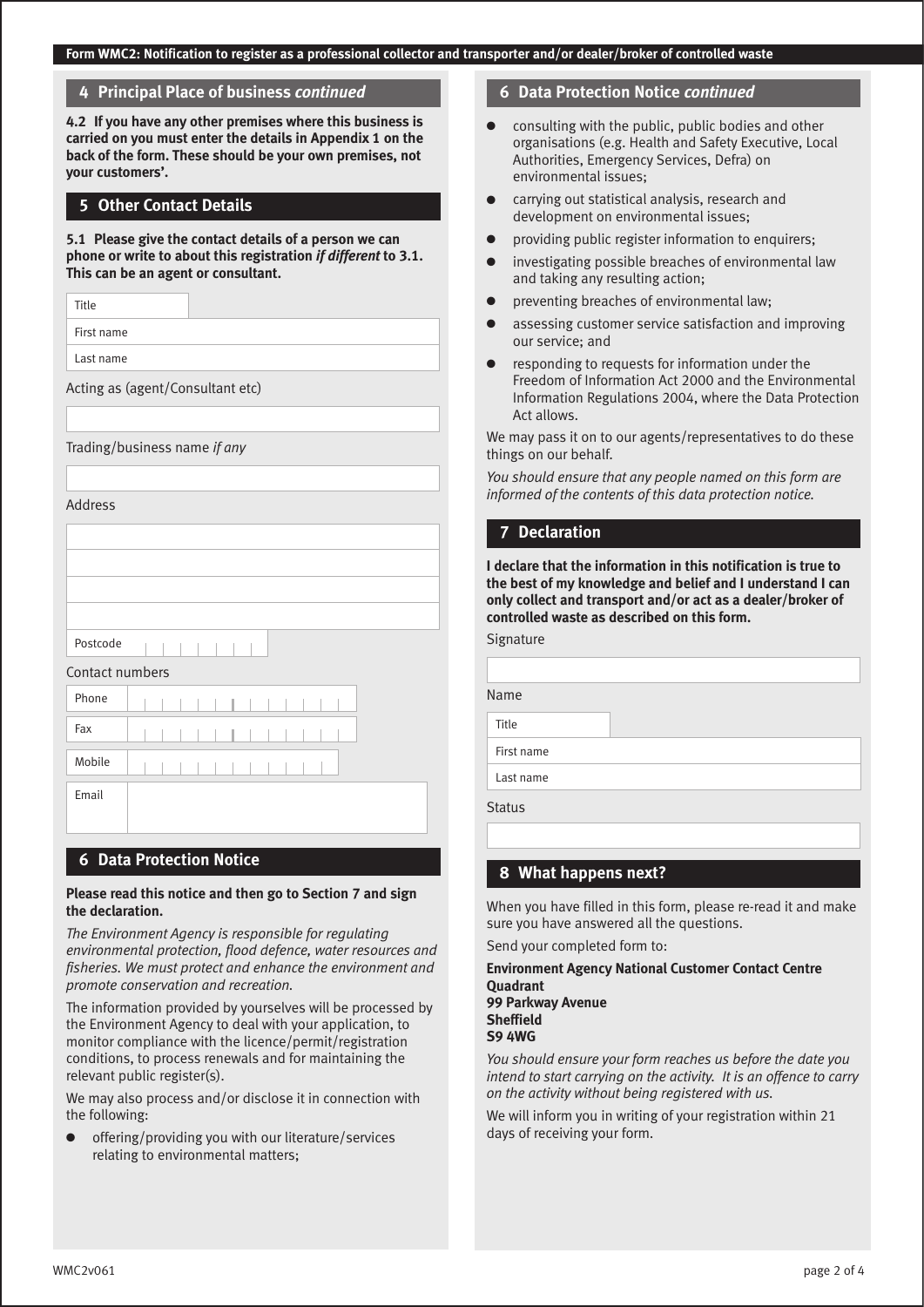## **9 Further information**

For further information, visit our website: www.environment-agency.gov.uk

For agricultural waste enquiries call 0845 603 3113. You can also call our general enquiries number: 08708 506 506.

# **For Environment Agency use only**

Date received (DD MM YYYY)

#### 

Registration number

### 

Notification status Date registered (DD MM YYYY)

## 

Environment Agency team Entered by

Date entered (DD MM YYYY)